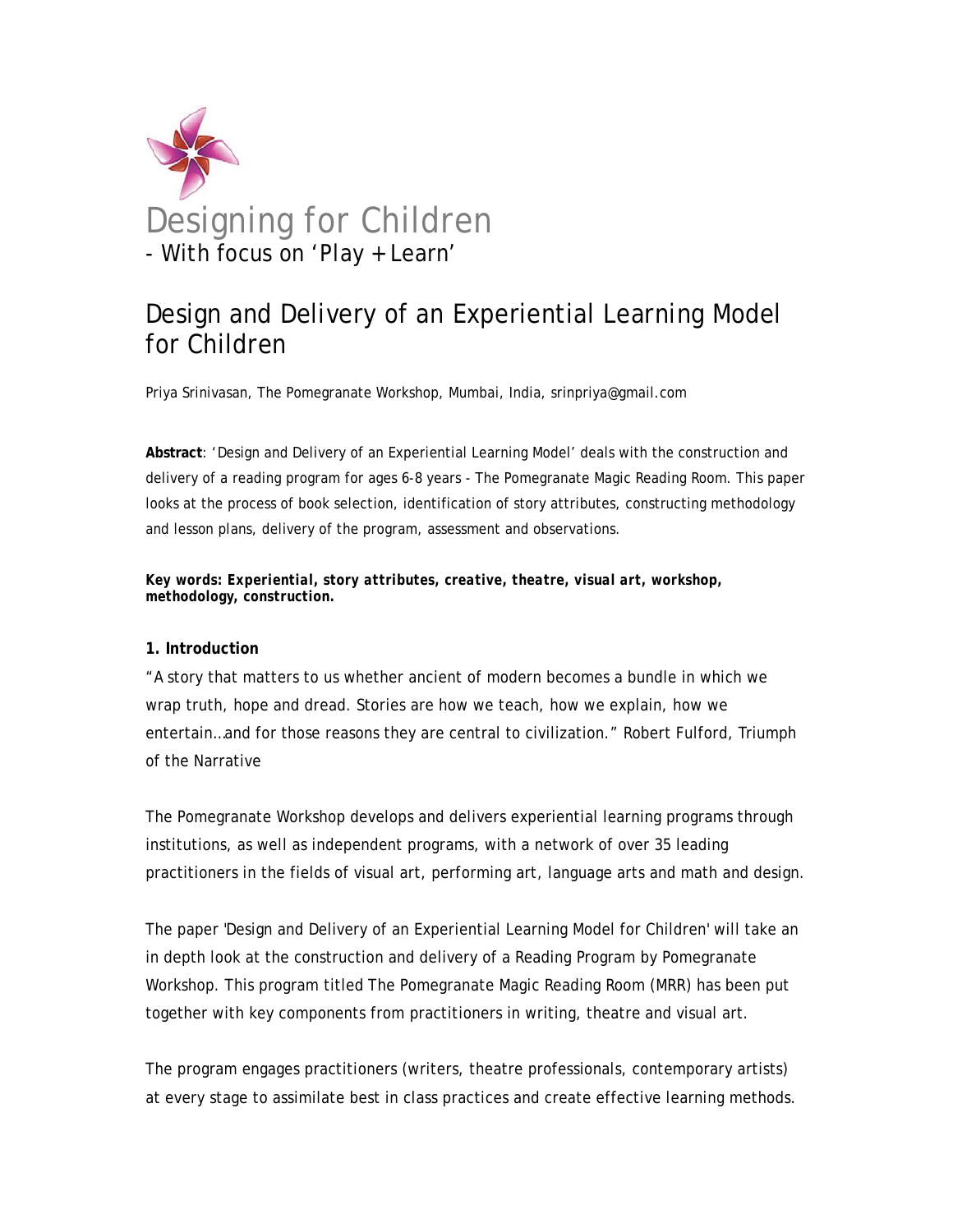Narratives are being increasingly appreciated as possibly the most powerful drivers of learning in young children.

## **2. Selection of Books for the Program**

The core reading list of 40 books each for grades 1,2 and 3 was drawn up by a published children's writer. The books have been picked for their universal and timeless qualities. A strong conceptual element, an enjoyable story with a vibrant and inspiring emotional element, a humanistic theme wherever possible, and absorbing, colourful visuals were points of focus whilst drawing up the list.

Most of the books in the MRR list are winners of prestigious international awards like the Caldecott Medal (USA) or the Kate Greenaway Prize (UK) for their art.

## **3. Governing Principles for Methodology**

Pomegranate MRR decided to adopt the workshopping process for every session with the following points of focus:

- Workshop as a Socializing process curiosity, interest, enthusiasm as a class the children need to develop a cohesive social fabric which lends itself towards reading. All facilitators needed to be aware that a first of all a 'socializing' process for the group.
- Arriving at an equality or level playing field in the workshop. This is an ongoing challenge because children are very different in any given class. But within the framework of the workshop a level playing field was worked at consciously.
- Overcoming inhibitions. An Ice breaker one day alone is not enough. Consistent 'ice breakers' are necessary. So all processes which aid in preparation of the child's loosening of inhibitions and 'confidence building' are being carried out in every session.
- The Evaluation is not a numeric one but one that lends itself to ongoing developments with the child.
- Creating an experience in the course of the session. The story needs to relate to the experience of life and for this it becomes imperative that every session weaves in simulated situations that will enable the child to experience some aspect of the story right there.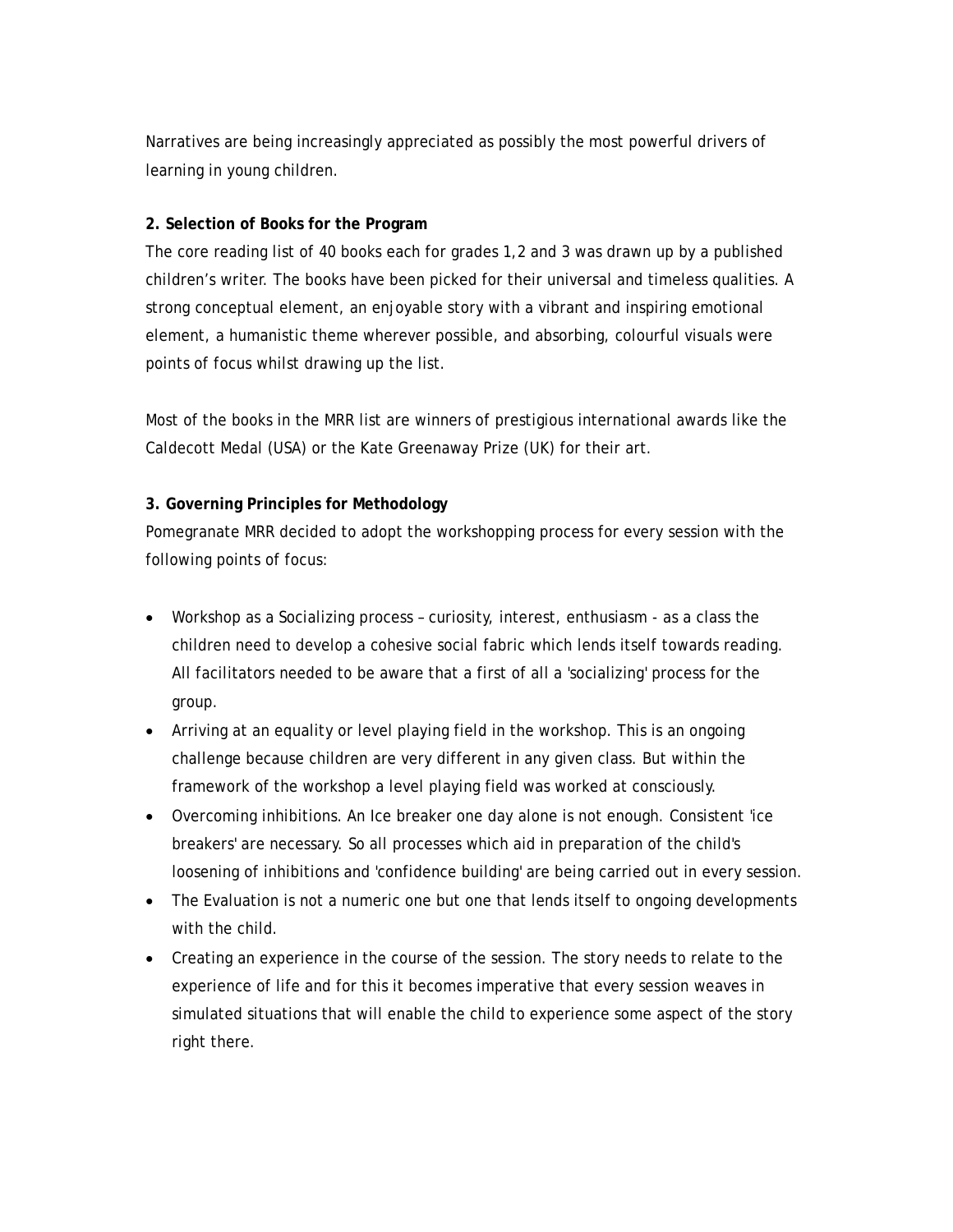## **4. Lesson Plan Construction**

Each lesson has a broad pattern that aligns itself with the overall objectives of the program. Pomegranate MRR has become a 'popular' period but not disruptive period within the school day. A lesson plan template has been generated and every individual facilitator is able to make plans that ensure continuity and progression of the overall program.

The primary tool is non - instructional teaching. The facilitator always leads by example and initiates activities in a way where children gravitate towards him/her.

The Pomegranate Associate who is with the program right through, manages the program in terms of continuity, session focus areas, familiarity with the children and assessments of the children. Assessments are purely done through observation and not testing of any kind.

## **4.1 The Identification of Book Attributes & Session Construction**

Transferring the material text to experiential learning methodology is a challenge. Why is it necessary though? Since we are working with multiple practitioners from performing and visual art, they need some common markers which would help them translate the book into their own realm of practice. The attributes of any give book were identified under the following heads:

| Story attributes/ orientation |                                            |                                    |                          |                 |                  |  |                   |                  |  |
|-------------------------------|--------------------------------------------|------------------------------------|--------------------------|-----------------|------------------|--|-------------------|------------------|--|
|                               | <b>ORIENTATION: LOW, MEDIUM, HIGH</b>      |                                    |                          |                 |                  |  |                   |                  |  |
| Class I<br><b>Books</b>       | Author /<br>Publication                    | Title                              | Strong<br><b>Visuals</b> | Simply<br>'Fun' | Narrative Issues |  | Scope<br>for play | Vocabulary Verse |  |
| 1                             | Graham<br><b>Tether</b>                    | The Hair<br>Book                   |                          |                 |                  |  |                   |                  |  |
| 2                             | Dr. Seuss                                  | The Cat in<br>the Hat              |                          |                 |                  |  |                   |                  |  |
| 3                             | Laura<br>Numeroff &<br><b>Felicia Bond</b> | If You Give a<br>Mouse a<br>Cookie |                          |                 |                  |  |                   |                  |  |
| 4                             | Quentin<br><b>Blake</b>                    | Mister<br>Magnolia                 |                          |                 |                  |  |                   |                  |  |

Table 1. Book List with Story Attributes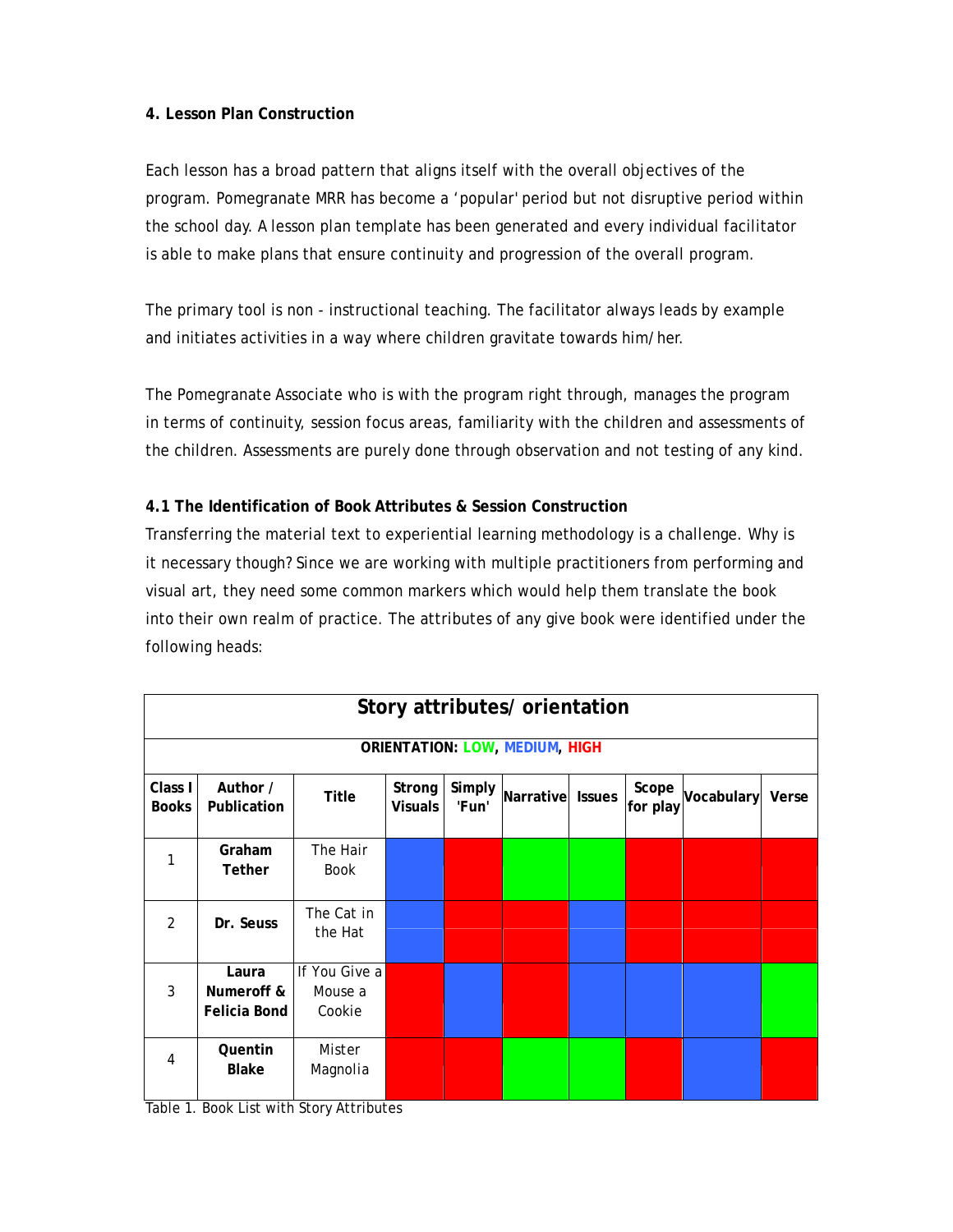| Class I<br><b>Books</b> | Author /<br><b>Publication</b>                                  | <b>Title</b>                       | <b>KEYWORDS</b>                                                                                                                                                                                                           |
|-------------------------|-----------------------------------------------------------------|------------------------------------|---------------------------------------------------------------------------------------------------------------------------------------------------------------------------------------------------------------------------|
| 1                       | Graham<br><b>Tether</b>                                         | The Hair<br><b>Book</b>            | Non-narrative, fun with language, rhythm, beat, body parts<br>identification, most importantly: recognition of varieties in<br>physical types and diversity in the world                                                  |
| $\overline{2}$          | Dr. Seuss                                                       | The Cat in<br>the Hat              | Introduction to narrative, a sense of suspense, mischief, fun<br>and a bit of danger; an interplay between what is allowed<br>and not allowed; the understanding that a story moves<br>forward with every page-turn       |
| 3                       | Laura<br><b>Numeroff &amp;</b><br><b>Felicia</b><br><b>Bond</b> | If You Give<br>a Mouse a<br>Cookie | Cause-and-effect and sequencing as important aspects of<br>story; the idea of caring for someone; understanding that the<br>child is the 'parent' here, and the mouse is the demanding<br>child. The idea of possibility. |
| 4                       | Quentin<br><b>Blake</b>                                         | <b>Mister</b><br>Magnolia          | First instance of nonsense as a literary genre here.<br>Magnolia's eccentricities and oddness are played with here.<br>The resolution when it comes is upside down too.                                                   |

Table 2. Book List with Keywords

# **4.2 Program Progression**

The chart below is a sample of how the first three segments (each segment is roughly 5 weeks) are expected to proceed in terms of book progression, learning outcomes and strategies employed.

|                  | <b>GRADE ONE</b>           | Segment 1         |                        |
|------------------|----------------------------|-------------------|------------------------|
| Book             | <b>Learning Outcomes</b>   | <b>Strategies</b> | Assessment<br>Criteria |
| From Head to Toe | Starting children off on a | Creating          | Oral language          |
|                  | journey with non-narrative | excitement around | development.           |
| The Foot Book    | texts and gradually        | reading using     | Ability to             |
|                  | introducing narratives,    | games and         | comprehend.            |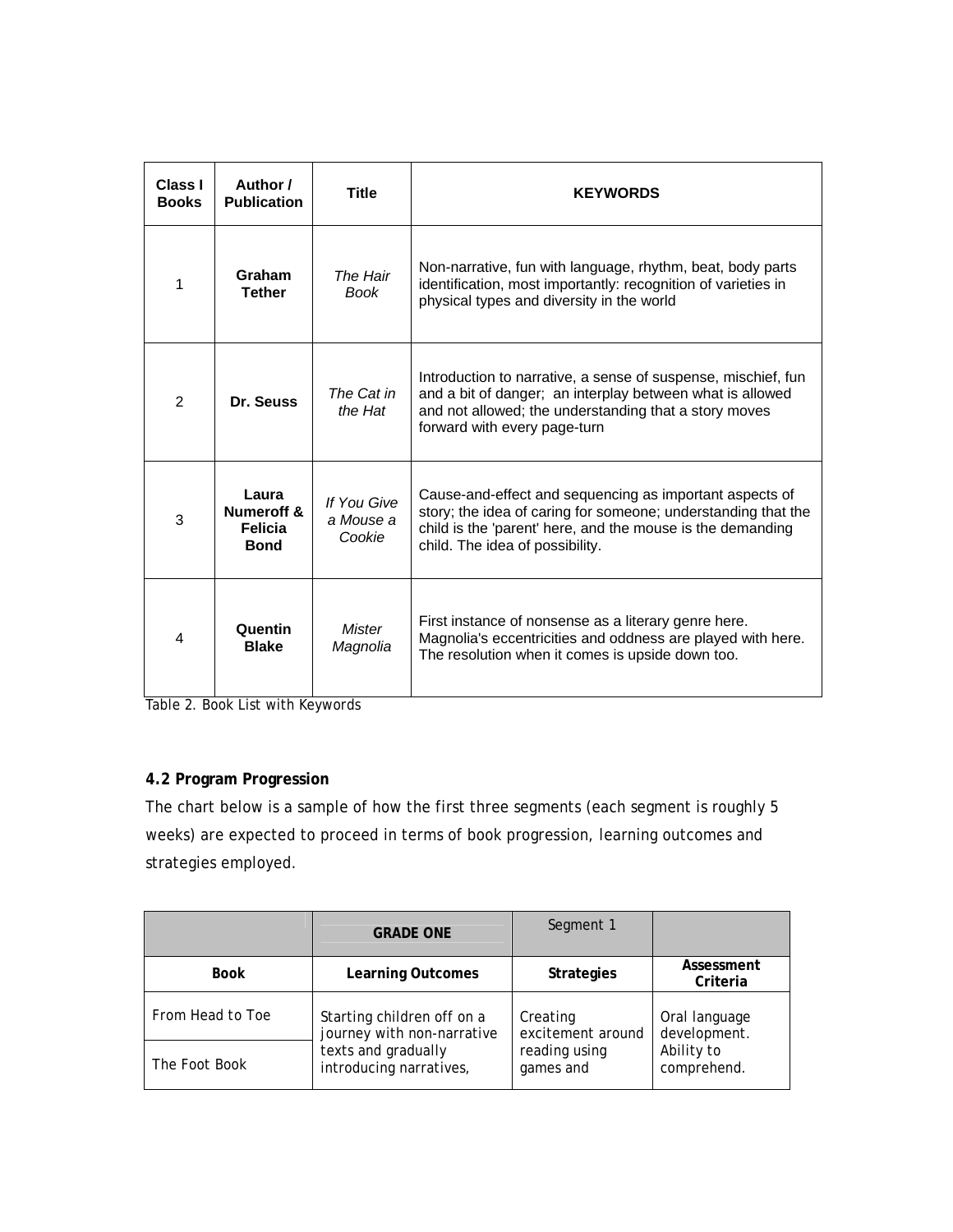|                      | with an emphasis on | activities drawn   | Creative        |
|----------------------|---------------------|--------------------|-----------------|
| <i>The Hair Book</i> | rhythm and beat.    | from theatre       | expression and  |
|                      |                     | which encourage    | responses.      |
|                      |                     | expression and     | Understanding   |
| The Cat in the Hat   |                     | creative responses | print concepts. |
|                      |                     | in children.       |                 |

|                                  | <b>GRADE ONE</b>                                             | Segment 2                                                         |                                                                                                                 |
|----------------------------------|--------------------------------------------------------------|-------------------------------------------------------------------|-----------------------------------------------------------------------------------------------------------------|
| <b>Books</b>                     | <b>Learning Outcomes</b>                                     | <b>Strategies</b>                                                 | Assessment<br>Criteria                                                                                          |
| If You Give a Mouse a<br>Cookie  | This richly varied selection<br>of books will equip children | Varying the<br>material content                                   | Oral language<br>development.                                                                                   |
| Mister Magnolia                  | with skills that will create<br>a reading readiness.         | of the session with<br>possibly more art<br>and writing-led       | Ability to<br>comprehend and<br>sustain attention.<br>Creative<br>expression and<br>responses.<br>Understanding |
| Madeline                         |                                                              | activities and<br>usage of props to<br>create<br>experiences that |                                                                                                                 |
| Inside, Outside,<br>Upside, Down |                                                              | children can<br>relate to he<br>books.                            | print concepts.<br>Engagement with<br>the story.                                                                |

|                         | <b>GRADE ONE</b>         | Segment 3         |                                                                 |
|-------------------------|--------------------------|-------------------|-----------------------------------------------------------------|
| <b>Books</b>            | <b>Learning Outcomes</b> | <b>Strategies</b> | Assessment<br>Criteria                                          |
| A Great Day for Up      | Self-reading.            |                   | Oral language<br>development.                                   |
| Green Eggs and Ham      |                          |                   | Ability to<br>comprehend and<br>sustain attention.              |
| Franklin Goes to School |                          |                   | Creative<br>expression and<br>responses.                        |
| Tec and the Cake        |                          |                   | Comfort with<br>basic reading.<br>Engagement with<br>the story. |

Table 3. Program Progression Chart

The progression of the books and learning outcomes are very closely interlinked. The first four books of grade one for instance start the children off on a journey with non narrative texts with emphasis on rhythm and beat, body parts and even 'non sense'.

The strategies in segment two undergo a marked change with the material content of the sessions undergoing a change. Leading in from segment two, segment three continues the progress with a gradual introduction to self reading.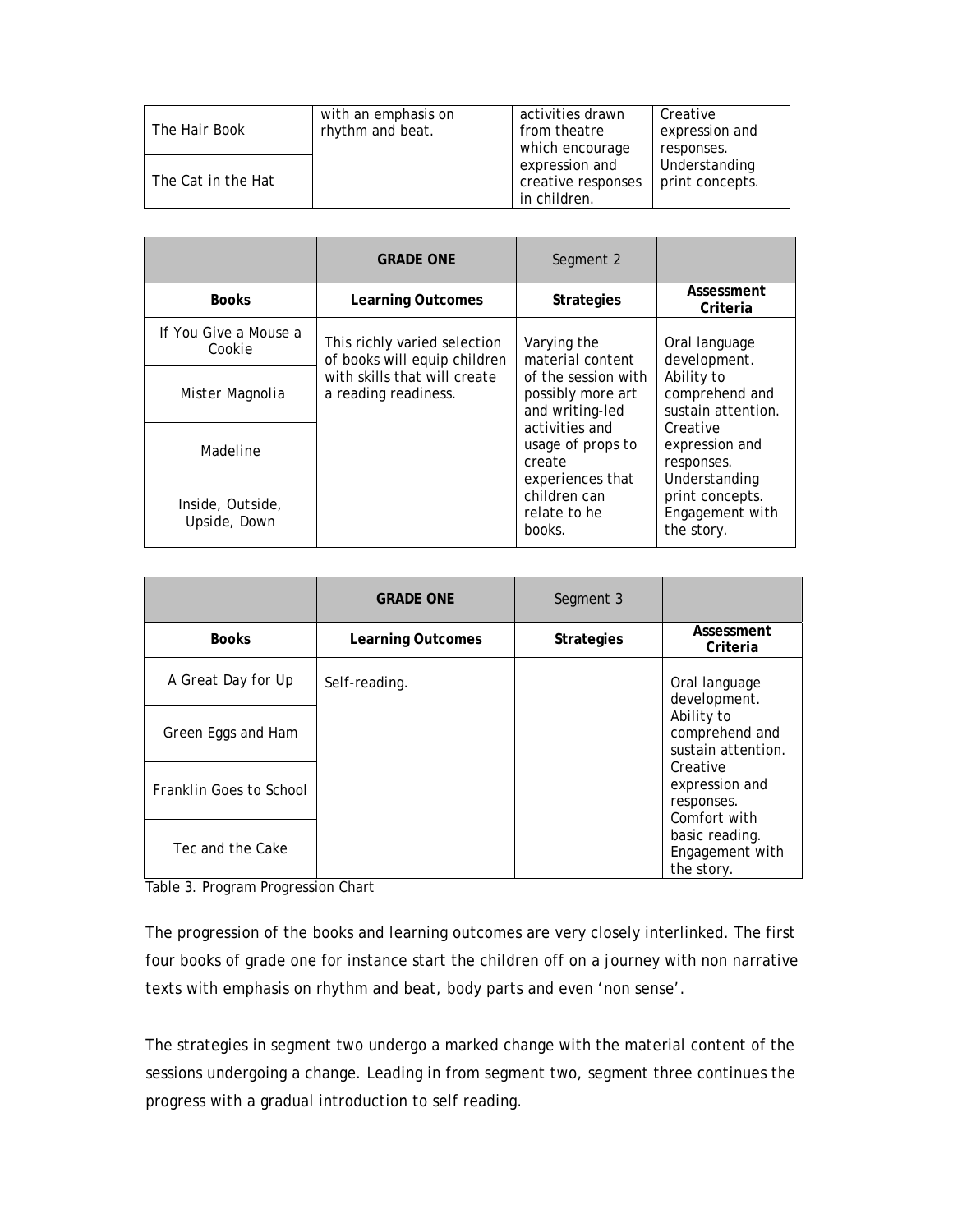#### **4.3 Learning Outcomes**

The children progress from understanding Pomegranate MRR as a safe space into exploring the material content of the sessions through art, storytelling and reading. Now let's turn to the defined learning outcomes.

Oral language development was identified as a key criterion for development of the reading habit. Since this is an English language reading program, the point of focus here is comfort with English. Every session incorporates a great deal of discussion time with children. Creating the safe space right from the start was therefore crucial.

Ability to comprehend and sustain attention – again this is a core pre requisite for reading. Comprehension is not gauged through predictable tasks like answering questions. The ability to understand the brief for an activity and see it through is also a clear indicator.

## **5. Session Construction**

#### **5.1 Extension of Book Attributes into Methodology**

The construction of individual lesson plans draws heavily from theatre practices to make every book a lived experience and this is a significant component of the Pomegranate MRR.

With Grade 3 whilst dealing with Amelia Bedelia, a book series where the protagonist constantly assigns new meanings to words thereby 'messing up' on tasks given to her. The lesson began with the children in a circle where they were handed a typical object – a toy plastic plane. They were asked to use it as anything but a plane. So the plane became a steering wheel, a game, float, gun, paintbrush, shaving razor, gameboy, racquet, spinning top, comb, iron, fairy wand, polish shoes in the hands of the children. Getting them to interpret a given object laterally thereby legitimizing the 'anything is possible' premise. The facilitator then 'made up' a story about a series of confusing incidents which had the children in splits. The session then transitted into the reading of the book. Amelia Bedelia continued to be one of the class' favourite characters for a good part of the year. It also succeeded in making books the 'talking point' in the class for the first time. Other titles like Franklin The Turtle, Madeline the little girl, Dr Seuss and all of his titles for young readers became very popular at discussion time and the children grew increasingly comfortable with negotiating book titles in regular conversation.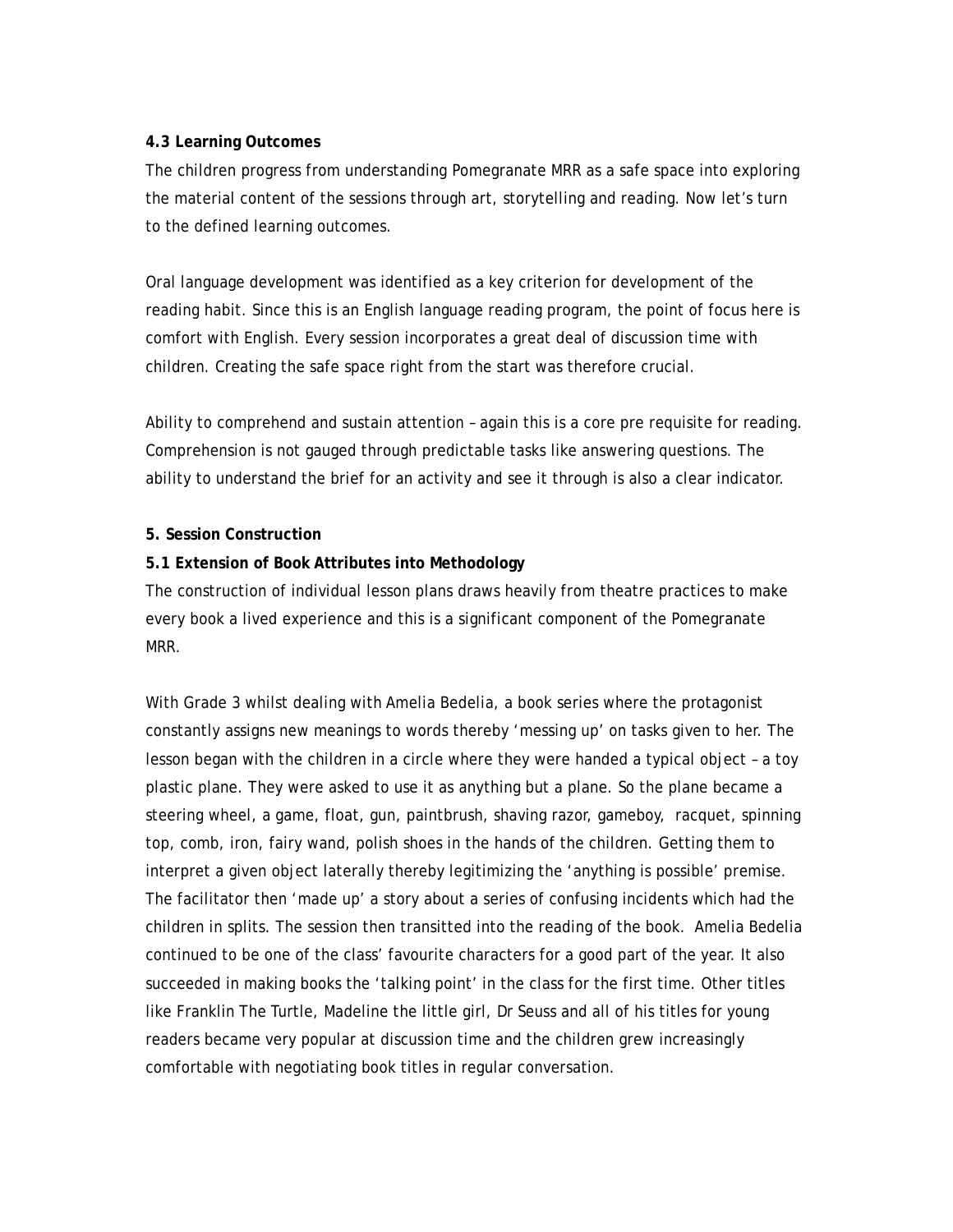### **5.2 Creating Play and Creative Response Opportunities**

For the story of the Monkey and The Crocodile, the facilitator played a 'conscience game' where children were picked in turns and made to hear a 'good voice' and a 'bad voice' on any given issue (the 'voices' were two classmates standing of the child and giving them instructions).

So a child confronted with an open fridge door and fridge laden with goodies for a party in the evening was encouraged to go and ahead and nibble at something by one voice while the other actively dissuaded the child. The child had to take a call depending on whose argument he/she found most compelling. In order to ensure success of this exercise it was important for the facilitator not to be judgmental about the choices. Many children opted to go with the 'bad voice'.

Usage of props is another theatre application that is being continuously explored. For the book titled 'My Mothers Sari', the children were given saris and asked to construct stories around it as a prop. The sari was transformed from hospital stretcher to flowing river by the children depending on their story.

In the case of The Foot Book by Dr Seuss which belongs in genre of 'non-sense' the session began with the three legged race where children had one leg each tied together so between them they had three legs to negotiate with. After the race, they traces their own feet out on paper and then filled the outline with any theme of their choice. Once 'feet' were established as the core of the session tin this way, the facilitator took them through the 'Foot Book'

#### **5.3 Simulating Life Situations**

For the book Madeline where a little girl in an orphanage gets sick, the facilitator began with a discussion on the last time the children felt really sick, what it felt like and whether they felt cared for. Curiously, the children slipped into this mode very easily recounting all sorts of real and imaginary instances of sickness! The children then made each other 'get well soon' cards following which the book was actually introduced and all their sympathies were with Madeline right through.

#### **5.4 The 'Anything is Possible' Principle**

It is important to emphasize constantly that anything is possible in class. The Pomegranate MRR constantly has games that hinge on the 'non sensical. Eg an imaginary ball is passed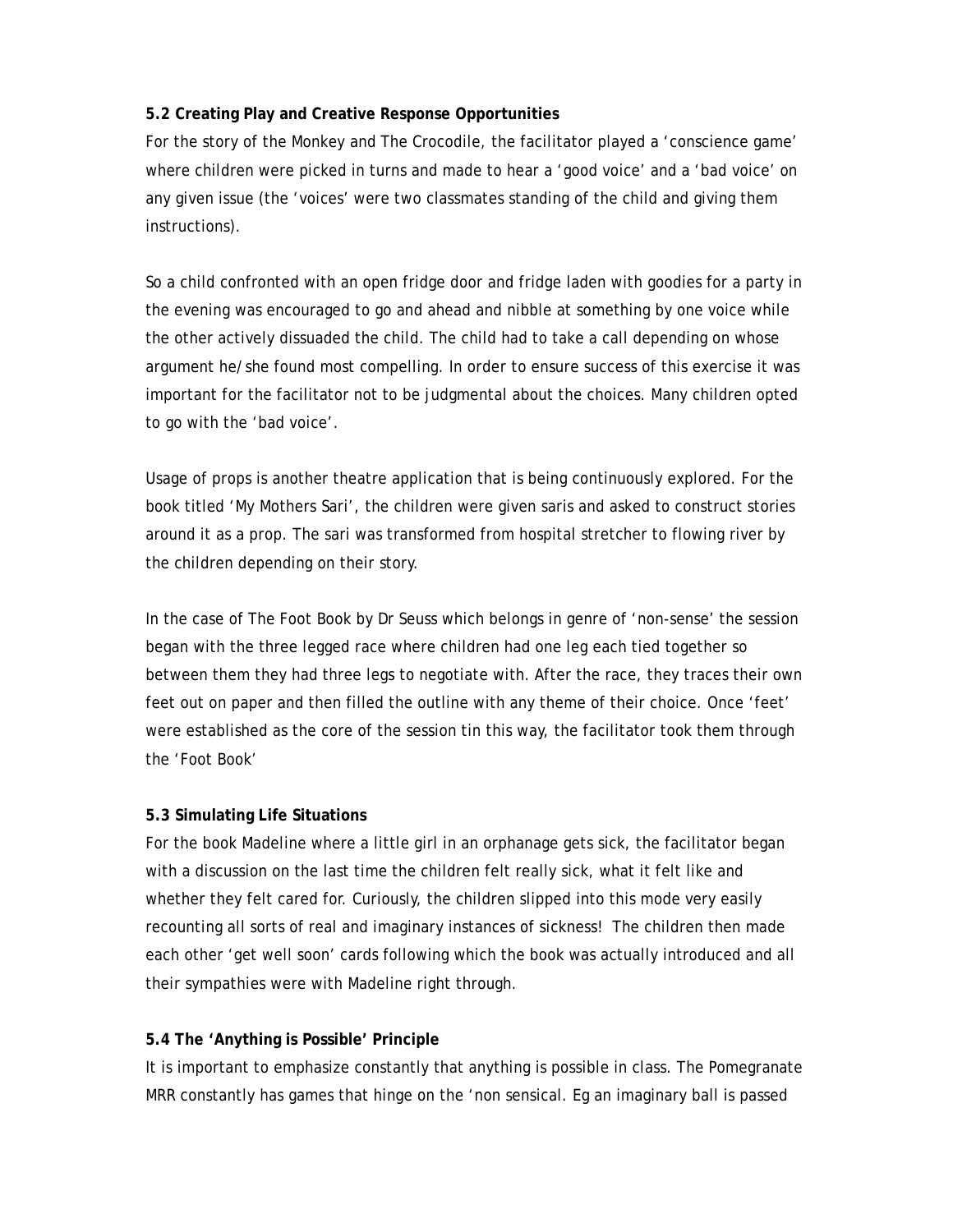around. Its size, shape, colour, dimension are all imaginary but the children pass it around with great care not ever altering the imaginary dimensions. Sometimes they even 'bounce it off the floor' and kick it to the next person. Creating this zone of non-sense becomes important since often in books like 'Cat in the Hat' or Wacky Wednesday by Dr. Seuss for instance where non sense drives the whole book. The sessions have also had 'exaggeration circles' where one action is begun by a child and it is carried around the circle with each child getting progressively more exaggerated with the action till the action has assumed a huge magnitude. Words that often don't go together like 'happy sickness' for instance are given to the children who need to enact the two words together. In another instance of anything is possible games, the children climbed into an imaginary box, crouched together in it and then described the box in detail from the inside! These facilitated activities help greatly in putting the children in a state of readiness for books that harbour on non sense or books like Franklin Goes To School where there are fleeting and transitory emotions.

#### **5.5 Incorporating Physical Movement**

Physical movement is a pre requisite for all children's workshops. A good part of any Pomegranate program session is devoted to physical games and activities like the ones described above that often directly link up with the book for the session. It puts children in a state of readiness for the book and has also helped them connect with one another as a class. Whilst dealing with 'The Nutcracker', the children actually watched and tried out the dance movements in Tchaikovsky's Nutcracker Ballet.

#### **6. The Role of Visual Art in Pomegranate MRR**

In the third month of the program, The Pomegranate Magic Reading room revisited some of the books that had already been tackled in the first couple of months, using the visual medium entirely. Aspects of central character, narrative and sequencing were all dealt with entirely through art based activities.

#### **6.1 Revisiting Text with Art**

For Grade one, we revisited 'Head to Toe' By Eric Carle which draws attention to body parts and movement entirely through riveting illustration. The facilitators handed out sheets of white paper on which certain scenes had already been drawn out with white wax crayon and were therefore invisible. The children were then told the story of 'Sunny' a boy who wakes up one morning, sees a lion appear at his bedroom window and then run away. Sunny follows the lion and the story takes the children from scene to scene drawing attention to Sunny and his physical movements through the story. The children then used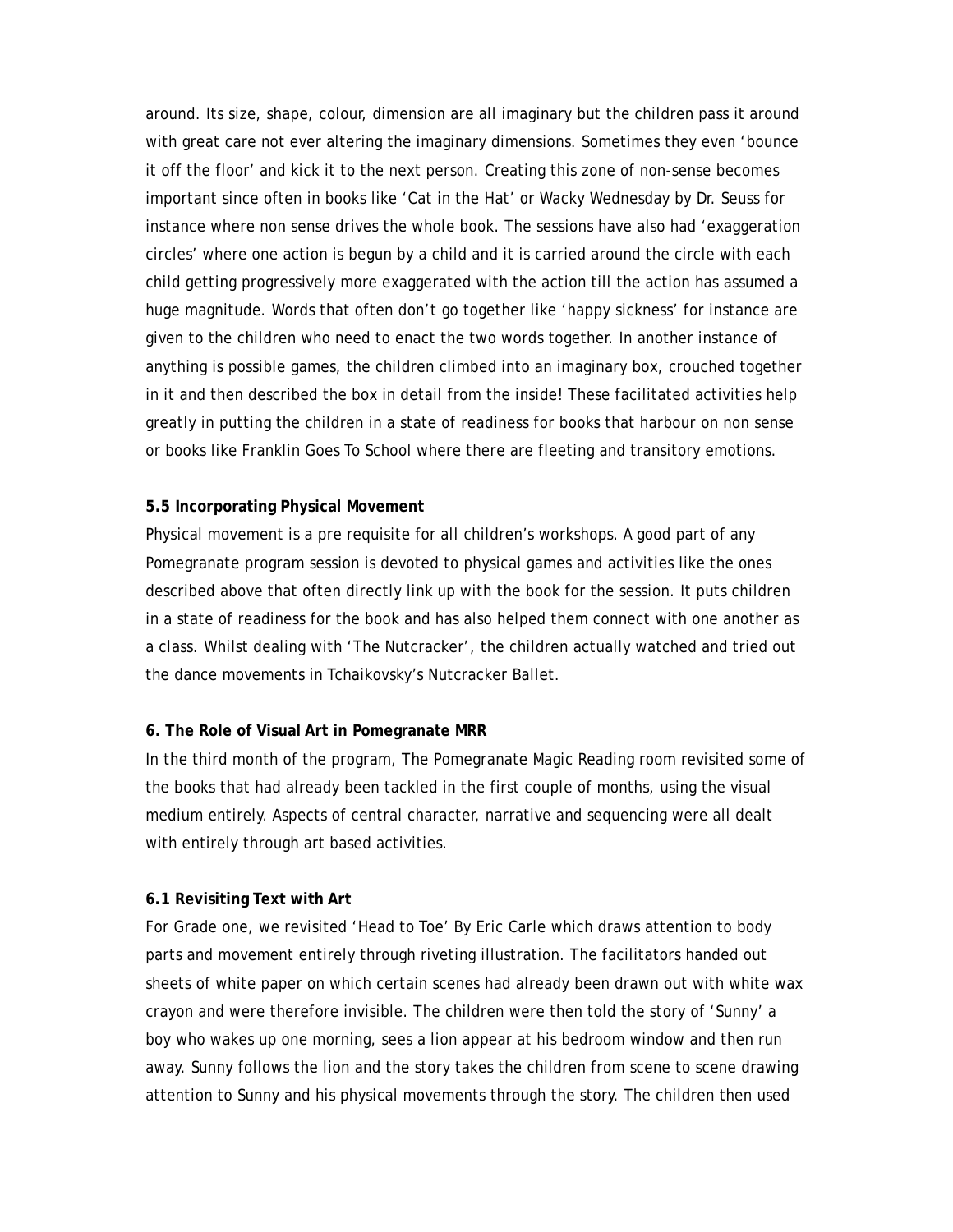flat brushes to apply ink on this wax drawn surface so the scene became 'visible'. Each child had an entirely different scene on his/her paper. They started talking among themselves and realized gradually that all the magically appeared scenes they had between themselves made for a continous single story. The facilitator then handed out Sunny's limbs, torso, head and clothes which had been cut out from glossy magazine paper. Each child was handed a set of these and had to assemble Sunny from 'head to toe' appropriately on the page to complete the scene. The session this dealt with the central character, the composition of this character, narrative progression and sequencing all at one shot. When each child's scene was placed one after the other on completion, the children actually saw the whole story that they had created.



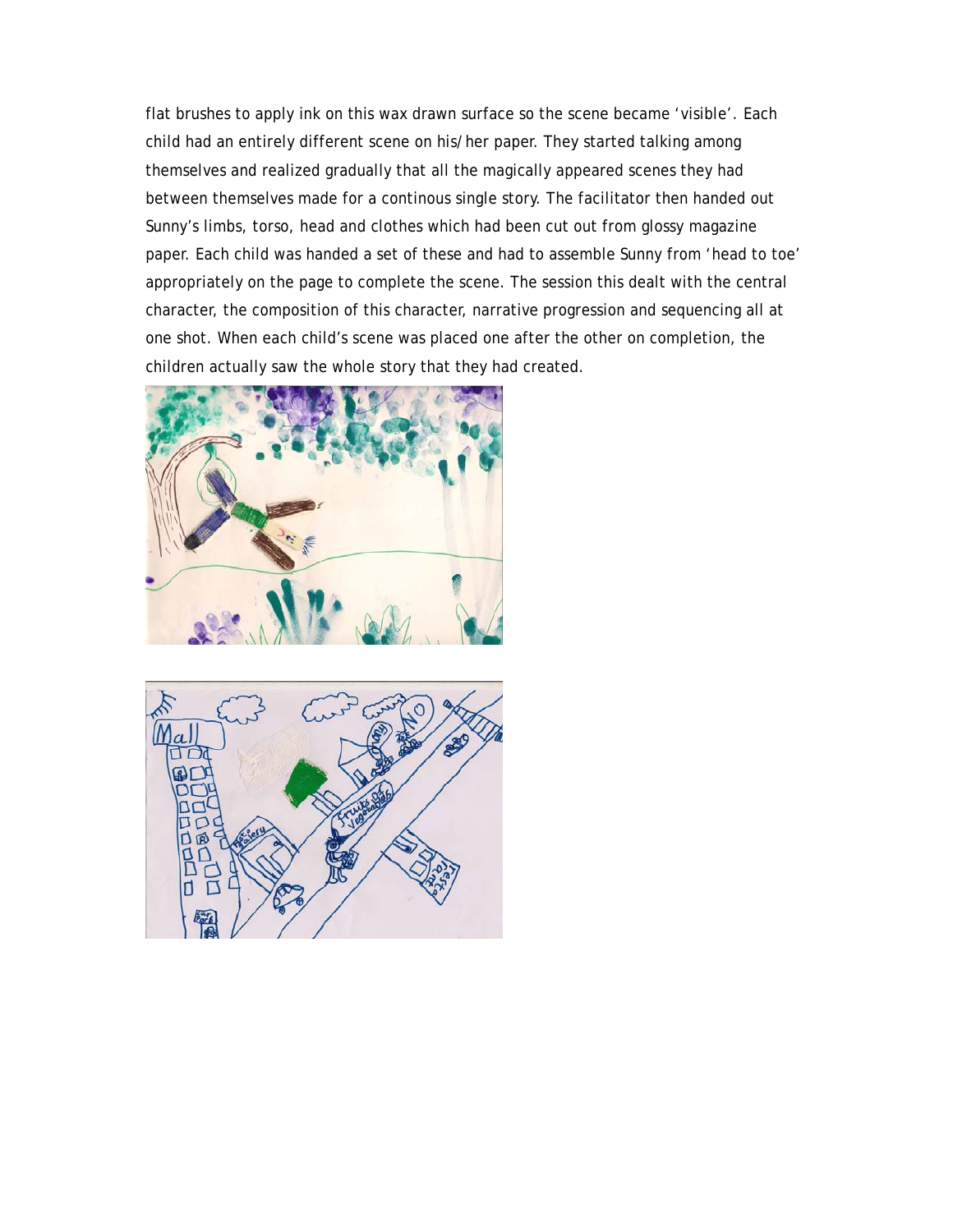

Figure.1 Artworks of Grades One and Two

## **6.2 Character, Narrative, Sequencing with Art**

Similarly drawing attention to character, narrative and sequencing, grades 2 and 3 worked on The Little Egg and The Nutcracker stories. For the Little Egg where the egg has a minor adventure of sorts before it hatches, the children applied a thick coat of wax on their individual sheets of paper and followed that up with a thick coat of dark paint. While the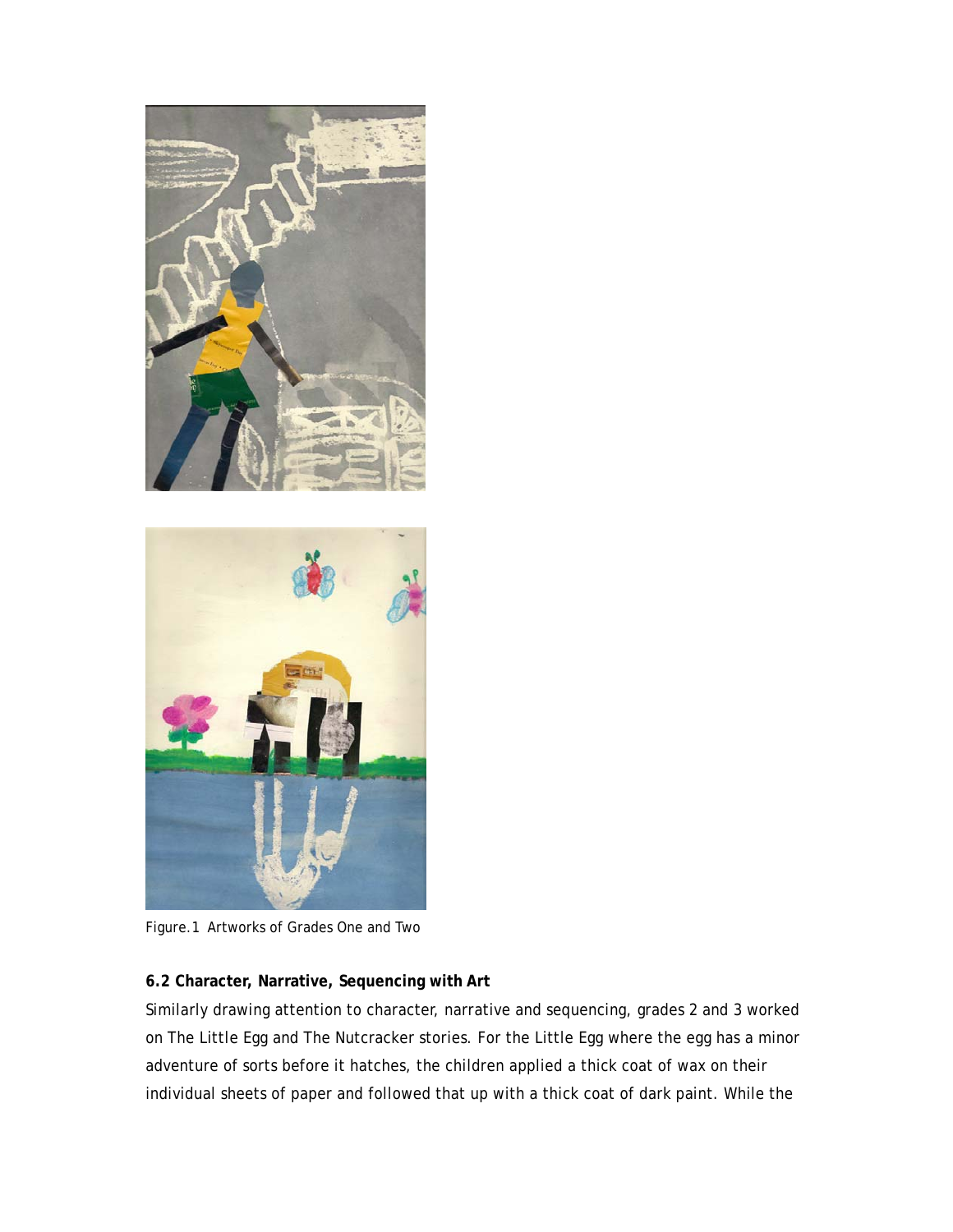paper was drying they were individually given a scene from a made up story where a space shuttle loses its way, lands on earth and the adventures it has. Once the paper dried each child got down to 'scraping out' their respective scenes with a sharpened ice cream stick that scraped away the paint and wax coat to show up embossed images. The technique was fascinating and in addition the children each interpreted their own scene working the material in different ways. Finally the sheets were all put up on the class notice board in sequential order.

#### **6.3 Focus on Central Character**

For a revisit of the Nutcracker, the children were given ice cream sticks to create a 'candy man', the candy man was given very specific body movements for interpretation in each scene and the children created their own backdrops for the candyman depending on the requirements of the scene he was part of.

In all of the above, the central character was emphasized continuously through which the children constructed narratives and followed through with sequencing thereby taking the story apart in their own way and reassembling it with their own imagination. The central character was a 'dhoti' in one of the visual art sessions where the dhoti slips off a clothesline and lands up as a fisherman's net. The dhoti was a piece of gauze handed out to each child. With some children the attention to detail was so great that they made marks to soil the gauze as it proceeded on its adventure!

#### **7. Assessment**

The Assessment at Pomegranate MRR is a non numeric one. The children are observed and assessed on the above mentioned criteria. They are rated as Over Proficient, Proficient, Developing and Beginner under various heads. The words for rating have also been chosen keeping in mind positive reinforcement and avoidance of negative terms. Please refer seg 4.2 Table 3 Program Progression for assessment criteria and learning outcomes

The observations are shared with parents every quarter.

#### **8. Observations and Conclusions**

Being within a conventional school setup the Pomegranate MRR had to establish itself as relevant and a valuable resource within the school. The program also had to establish the importance of narratives in general for all learning environments. Gradually class teachers of grades 1-3 started approaching the Pomegranate Associate for stories dealing with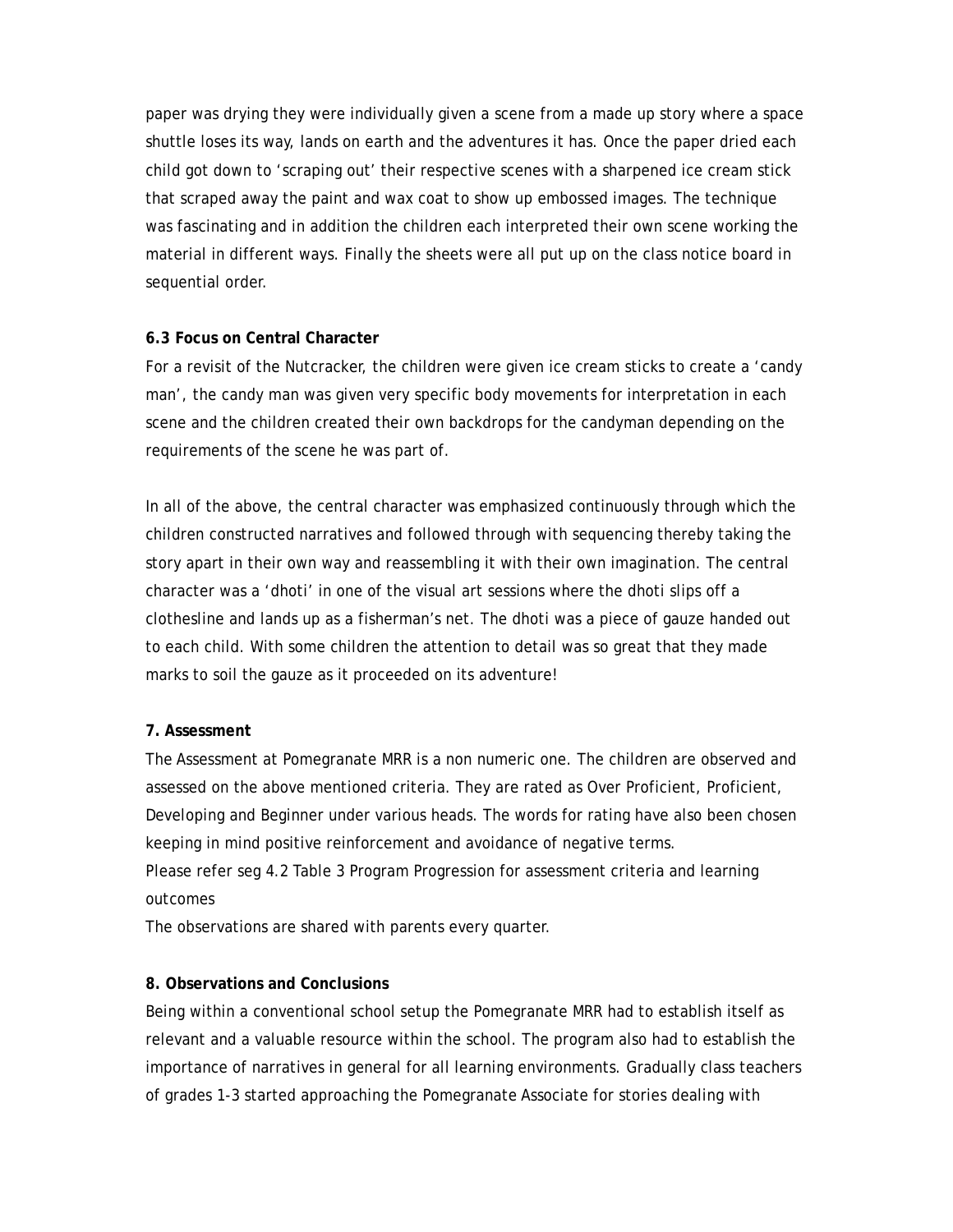concepts in class like body parts, germination, and air. The teachers began to report back that story building activities in regular class were getting popular and the children were developing an extensive vocabulary. Concepts of sequencing which was a topic for the first grade was actually dealt with through art and narrative (explained above) in the Pomegranate MRR. The school began to organize teacher workshops with Pomegranate particularly dealing with story creation so teachers could start constructing narratives to propel the learning process.

Stories we believe are indeed complete learning packages. The best acknowledgement of this premise lies in the fact that we now see immense interest in teachers who want to develop basic story construction skills so they can facilitate the understanding of concepts across language, science, math and history.

## **Acknowledgements**

The following practitioners have all been instrumental in construction and delivery of the Pomegranate Magic Reading Room:

- Anita Vachhrajani (creator of book list and progression of books)
- Divya Bhatia (advisor on methodology)
- Lovleen Mishra (theatre practitioner construction and delivery of MRR sessions)
- Suruchi Aulakh (theatre practitioner construction and delivery of MRR sessions)
- Pramod Pathak (theatre practitioner construction and delivery of MRR sessions)
- Shrinivas Agawane (contemporary artist construction and delivery of art based MRR sessions)
- Prajakta Madane (contemporary artist construction and delivery of art based MRR sessions)
- Akshat Nigam (identification of book attributes leading to methodology)
- Ritika D'Souza (Pomegranate Associate managing MRR continuity, observation and assessment of program and individual children)

## **References**

Moore, Tiina, (2002), The Importance of Narrative to Drama Education in Primary School Journal 4, Griffith University Press, Australia

Fulford, Robert (1999) The Triumph Of Narrative: Storytelling In The Age of Mass Culture, House of Anansi Press, Canada